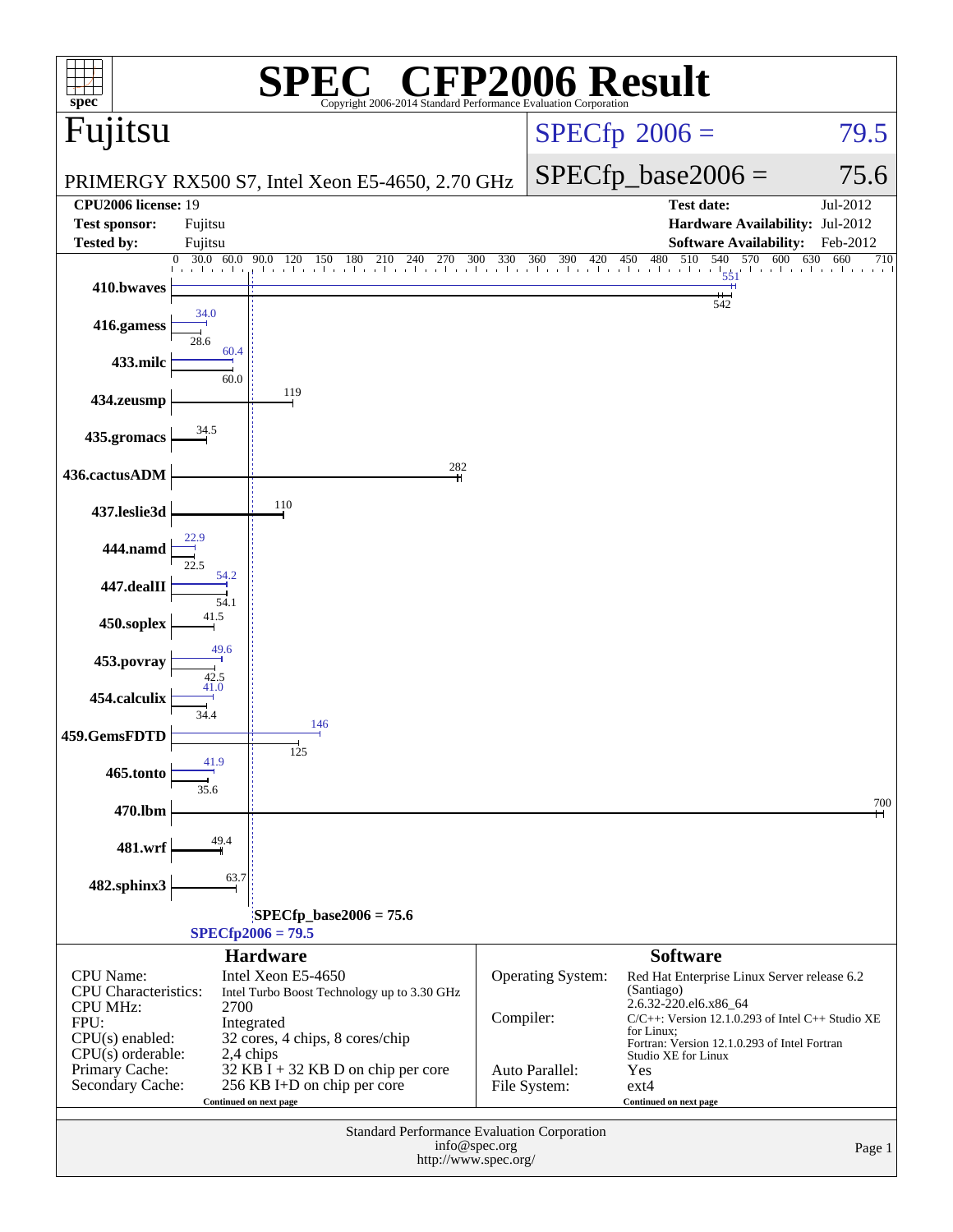

|                                                                                                          | <u>Pas</u>     |              |                |       |                |       | 1 vun          |              |                |              |                |              |
|----------------------------------------------------------------------------------------------------------|----------------|--------------|----------------|-------|----------------|-------|----------------|--------------|----------------|--------------|----------------|--------------|
| <b>Benchmark</b>                                                                                         | <b>Seconds</b> | <b>Ratio</b> | <b>Seconds</b> | Ratio | <b>Seconds</b> | Ratio | <b>Seconds</b> | <b>Ratio</b> | <b>Seconds</b> | <b>Ratio</b> | <b>Seconds</b> | <b>Ratio</b> |
| 410.bwayes                                                                                               | 25.3           | 538          | 25.1           | 542   | 24.7           | 551   | 24.5           | 555          | 24.7           | 551          | 24.7           | 551          |
| 416.gamess                                                                                               | 692            | 28.3         | 685            | 28.6  | 685            | 28.6  | 576            | 34.0         | 576            | 34.0         | 576            | 34.0         |
| $433$ .milc                                                                                              | 153            | 60.0         | 153            | 60.0  | 153            | 60.0  | 152            | 60.5         | 152            | 60.4         | 152            | 60.4         |
| 434.zeusmp                                                                                               | 76.5           | 119          | 76.5           | 119   | 76.3           | 119   | 76.5           | <u>119</u>   | 76.5           | 119          | 76.3           | 119          |
| 435.gromacs                                                                                              | 207            | 34.4         | 207            | 34.5  | 207            | 34.5  | 207            | 34.4         | 207            | 34.5         | 207            | 34.5         |
| 436.cactusADM                                                                                            | 42.0           | 285          | 42.6           | 281   | 42.4           | 282   | 42.0           | 285          | 42.6           | 281          | 42.4           | 282          |
| 437.leslie3d                                                                                             | 86.1           | 109          | 85.3           | 110   | 85.5           | 110   | 86.1           | 109          | 85.3           | 110          | 85.5           | 110          |
| 444.namd                                                                                                 | 357            | 22.5         | 357            | 22.5  | 357            | 22.5  | 351            | 22.9         | 351            | 22.9         | 350            | 22.9         |
| 447.dealII                                                                                               | 212            | 54.1         | 213            | 53.8  | 211            | 54.2  | 211            | 54.2         | 211            | 54.2         | 211            | 54.1         |
| 450.soplex                                                                                               | 199            | 41.8         | 201            | 41.5  | 202            | 41.3  | 199            | 41.8         | <b>201</b>     | 41.5         | 202            | 41.3         |
| $453$ .povray                                                                                            | 125            | 42.4         | 125            | 42.7  | <u>125</u>     | 42.5  | 107            | 49.6         | 108            | 49.2         | 107            | 49.9         |
| 454.calculix                                                                                             | 239            | 34.5         | 240            | 34.4  | 239            | 34.4  | 201            | 41.0         | 202            | 40.8         | 201            | 41.0         |
| 459.GemsFDTD                                                                                             | 84.8           | 125          | 84.8           | 125   | 84.8           | 125   | 72.5           | 146          | 72.7           | 146          | 72.7           | 146          |
| 465.tonto                                                                                                | 277            | 35.6         | 277            | 35.6  | 282            | 34.9  | 235            | 41.9         | 236            | 41.8         | 234            | 42.0         |
| 470.1bm                                                                                                  | 19.8           | 693          | 19.6           | 701   | 19.6           | 700   | 19.8           | 693          | 19.6           | 701          | <b>19.6</b>    | 700          |
| 481.wrf                                                                                                  | 226            | 49.4         | 225            | 49.7  | 231            | 48.4  | 226            | 49.4         | 225            | 49.7         | 231            | 48.4         |
| $482$ .sphinx $3$                                                                                        | 306            | 63.7         | 306            | 63.8  | 306            | 63.7  | 306            | 63.7         | 306            | 63.8         | 306            | 63.7         |
| Results appear in the order in which they were run. Bold underlined text indicates a median measurement. |                |              |                |       |                |       |                |              |                |              |                |              |

### **[Operating System Notes](http://www.spec.org/auto/cpu2006/Docs/result-fields.html#OperatingSystemNotes)**

 Stack size set to unlimited using "ulimit -s unlimited" Transparent Huge Pages disabled with: echo never > /sys/kernel/mm/redhat\_transparent\_hugepage/enabled

### **[Platform Notes](http://www.spec.org/auto/cpu2006/Docs/result-fields.html#PlatformNotes)**

 BIOS configuration: Intel HT Technology = Disable Frequency Floor Override = Enable

> Standard Performance Evaluation Corporation [info@spec.org](mailto:info@spec.org) <http://www.spec.org/>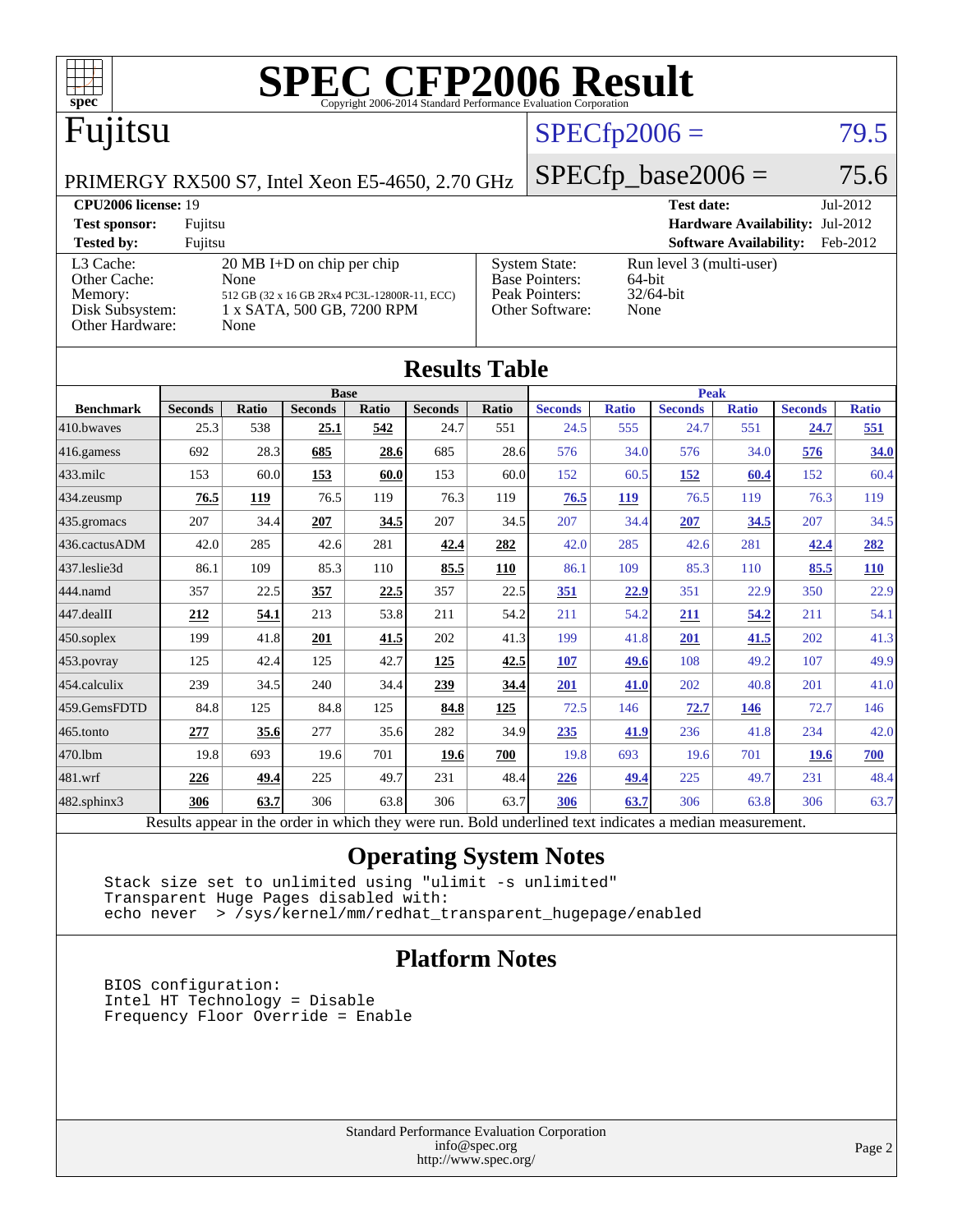

# **[SPEC CFP2006 Result](http://www.spec.org/auto/cpu2006/Docs/result-fields.html#SPECCFP2006Result)**

## Fujitsu

 $SPECfp2006 = 79.5$  $SPECfp2006 = 79.5$ 

PRIMERGY RX500 S7, Intel Xeon E5-4650, 2.70 GHz

**[Tested by:](http://www.spec.org/auto/cpu2006/Docs/result-fields.html#Testedby)** Fujitsu **[Software Availability:](http://www.spec.org/auto/cpu2006/Docs/result-fields.html#SoftwareAvailability)** Feb-2012

 $SPECfp\_base2006 = 75.6$ **[CPU2006 license:](http://www.spec.org/auto/cpu2006/Docs/result-fields.html#CPU2006license)** 19 **[Test date:](http://www.spec.org/auto/cpu2006/Docs/result-fields.html#Testdate)** Jul-2012 **[Test sponsor:](http://www.spec.org/auto/cpu2006/Docs/result-fields.html#Testsponsor)** Fujitsu **[Hardware Availability:](http://www.spec.org/auto/cpu2006/Docs/result-fields.html#HardwareAvailability)** Jul-2012

### **[General Notes](http://www.spec.org/auto/cpu2006/Docs/result-fields.html#GeneralNotes)**

Environment variables set by runspec before the start of the run: KMP\_AFFINITY = "granularity=fine,scatter" LD\_LIBRARY\_PATH = "/home/SPECcpu2006/libs/32:/home/SPECcpu2006/libs/64" OMP\_NUM\_THREADS = "32"

 Binaries compiled on a system with 1x E3-1270v2 CPU + 32 GB memory using RHEL6.2 For information about Fujitsu please visit: <http://www.fujitsu.com>

**[Base Compiler Invocation](http://www.spec.org/auto/cpu2006/Docs/result-fields.html#BaseCompilerInvocation)**

 $C$  benchmarks:<br>icc  $-m64$ 

[C++ benchmarks:](http://www.spec.org/auto/cpu2006/Docs/result-fields.html#CXXbenchmarks) [icpc -m64](http://www.spec.org/cpu2006/results/res2012q3/cpu2006-20120730-23898.flags.html#user_CXXbase_intel_icpc_64bit_bedb90c1146cab66620883ef4f41a67e)

[Fortran benchmarks](http://www.spec.org/auto/cpu2006/Docs/result-fields.html#Fortranbenchmarks): [ifort -m64](http://www.spec.org/cpu2006/results/res2012q3/cpu2006-20120730-23898.flags.html#user_FCbase_intel_ifort_64bit_ee9d0fb25645d0210d97eb0527dcc06e)

[Benchmarks using both Fortran and C](http://www.spec.org/auto/cpu2006/Docs/result-fields.html#BenchmarksusingbothFortranandC): [icc -m64](http://www.spec.org/cpu2006/results/res2012q3/cpu2006-20120730-23898.flags.html#user_CC_FCbase_intel_icc_64bit_0b7121f5ab7cfabee23d88897260401c) [ifort -m64](http://www.spec.org/cpu2006/results/res2012q3/cpu2006-20120730-23898.flags.html#user_CC_FCbase_intel_ifort_64bit_ee9d0fb25645d0210d97eb0527dcc06e)

### **[Base Portability Flags](http://www.spec.org/auto/cpu2006/Docs/result-fields.html#BasePortabilityFlags)**

| 410.bwaves: -DSPEC CPU LP64                |                                                                |
|--------------------------------------------|----------------------------------------------------------------|
| 416.gamess: -DSPEC_CPU_LP64                |                                                                |
| 433.milc: -DSPEC CPU LP64                  |                                                                |
| 434.zeusmp: -DSPEC_CPU_LP64                |                                                                |
| 435.gromacs: -DSPEC_CPU_LP64 -nofor_main   |                                                                |
| 436.cactusADM: -DSPEC CPU LP64 -nofor main |                                                                |
| 437.leslie3d: -DSPEC CPU LP64              |                                                                |
| 444.namd: -DSPEC CPU LP64                  |                                                                |
| 447.dealII: -DSPEC CPU LP64                |                                                                |
| 450.soplex: -DSPEC_CPU_LP64                |                                                                |
| 453.povray: -DSPEC_CPU_LP64                |                                                                |
| 454.calculix: -DSPEC CPU LP64 -nofor main  |                                                                |
| 459. GemsFDTD: - DSPEC CPU LP64            |                                                                |
| 465.tonto: - DSPEC CPU LP64                |                                                                |
| 470.1bm: - DSPEC CPU LP64                  |                                                                |
|                                            | 481.wrf: -DSPEC CPU_LP64 -DSPEC_CPU_CASE_FLAG -DSPEC_CPU_LINUX |
| 482.sphinx3: -DSPEC_CPU_LP64               |                                                                |
|                                            |                                                                |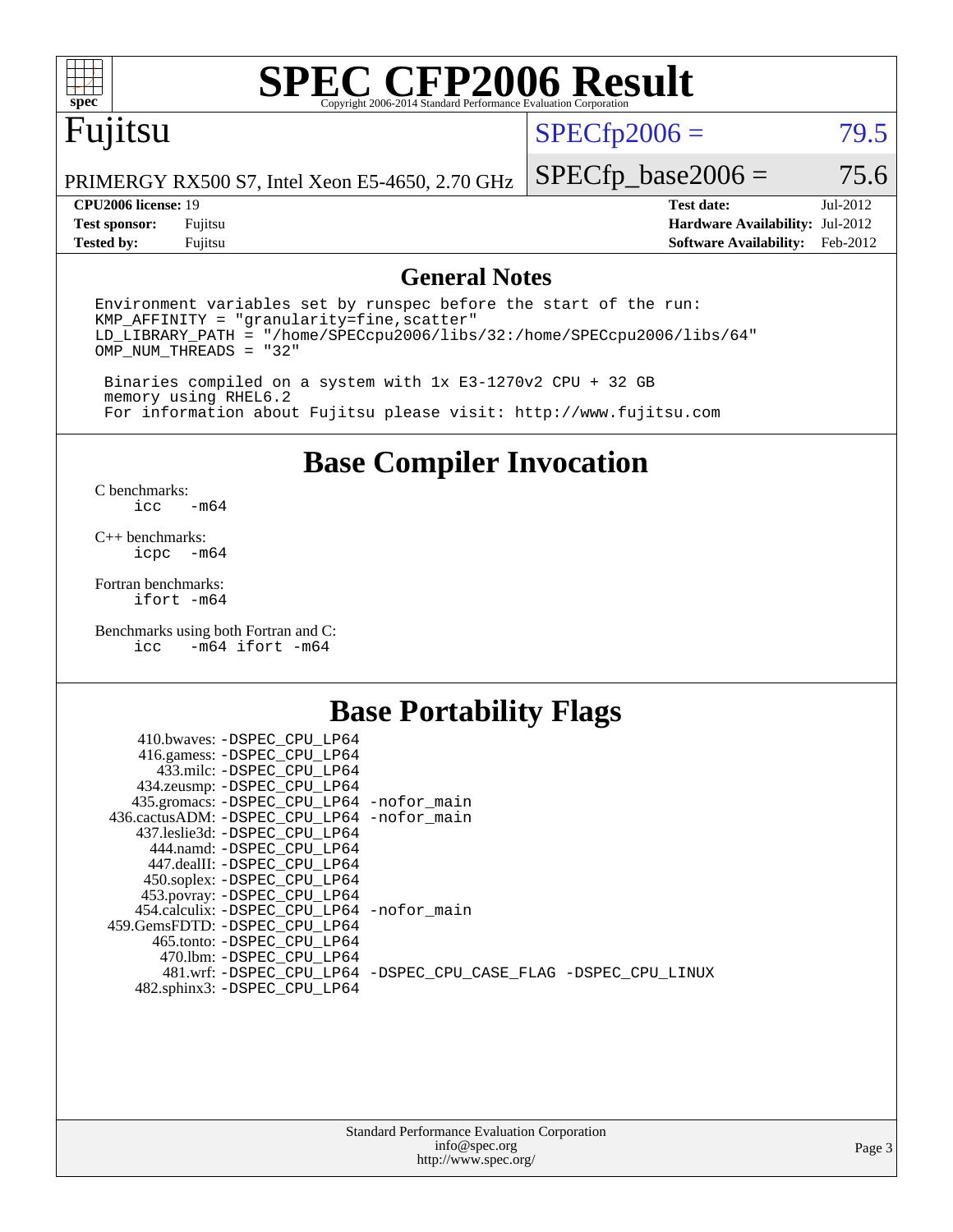

# **[SPEC CFP2006 Result](http://www.spec.org/auto/cpu2006/Docs/result-fields.html#SPECCFP2006Result)**

## Fujitsu

 $SPECTp2006 = 79.5$ 

PRIMERGY RX500 S7, Intel Xeon E5-4650, 2.70 GHz

**[Tested by:](http://www.spec.org/auto/cpu2006/Docs/result-fields.html#Testedby)** Fujitsu **[Software Availability:](http://www.spec.org/auto/cpu2006/Docs/result-fields.html#SoftwareAvailability)** Feb-2012

 $SPECfp\_base2006 = 75.6$ **[CPU2006 license:](http://www.spec.org/auto/cpu2006/Docs/result-fields.html#CPU2006license)** 19 **[Test date:](http://www.spec.org/auto/cpu2006/Docs/result-fields.html#Testdate)** Jul-2012 **[Test sponsor:](http://www.spec.org/auto/cpu2006/Docs/result-fields.html#Testsponsor)** Fujitsu **[Hardware Availability:](http://www.spec.org/auto/cpu2006/Docs/result-fields.html#HardwareAvailability)** Jul-2012

### **[Base Optimization Flags](http://www.spec.org/auto/cpu2006/Docs/result-fields.html#BaseOptimizationFlags)**

[C benchmarks](http://www.spec.org/auto/cpu2006/Docs/result-fields.html#Cbenchmarks): [-xAVX](http://www.spec.org/cpu2006/results/res2012q3/cpu2006-20120730-23898.flags.html#user_CCbase_f-xAVX) [-ipo](http://www.spec.org/cpu2006/results/res2012q3/cpu2006-20120730-23898.flags.html#user_CCbase_f-ipo) [-O3](http://www.spec.org/cpu2006/results/res2012q3/cpu2006-20120730-23898.flags.html#user_CCbase_f-O3) [-no-prec-div](http://www.spec.org/cpu2006/results/res2012q3/cpu2006-20120730-23898.flags.html#user_CCbase_f-no-prec-div) [-static](http://www.spec.org/cpu2006/results/res2012q3/cpu2006-20120730-23898.flags.html#user_CCbase_f-static) [-parallel](http://www.spec.org/cpu2006/results/res2012q3/cpu2006-20120730-23898.flags.html#user_CCbase_f-parallel) [-opt-prefetch](http://www.spec.org/cpu2006/results/res2012q3/cpu2006-20120730-23898.flags.html#user_CCbase_f-opt-prefetch) [-ansi-alias](http://www.spec.org/cpu2006/results/res2012q3/cpu2006-20120730-23898.flags.html#user_CCbase_f-ansi-alias) [C++ benchmarks:](http://www.spec.org/auto/cpu2006/Docs/result-fields.html#CXXbenchmarks) [-xAVX](http://www.spec.org/cpu2006/results/res2012q3/cpu2006-20120730-23898.flags.html#user_CXXbase_f-xAVX) [-ipo](http://www.spec.org/cpu2006/results/res2012q3/cpu2006-20120730-23898.flags.html#user_CXXbase_f-ipo) [-O3](http://www.spec.org/cpu2006/results/res2012q3/cpu2006-20120730-23898.flags.html#user_CXXbase_f-O3) [-no-prec-div](http://www.spec.org/cpu2006/results/res2012q3/cpu2006-20120730-23898.flags.html#user_CXXbase_f-no-prec-div) [-static](http://www.spec.org/cpu2006/results/res2012q3/cpu2006-20120730-23898.flags.html#user_CXXbase_f-static) [-opt-prefetch](http://www.spec.org/cpu2006/results/res2012q3/cpu2006-20120730-23898.flags.html#user_CXXbase_f-opt-prefetch) [-ansi-alias](http://www.spec.org/cpu2006/results/res2012q3/cpu2006-20120730-23898.flags.html#user_CXXbase_f-ansi-alias) [Fortran benchmarks](http://www.spec.org/auto/cpu2006/Docs/result-fields.html#Fortranbenchmarks): [-xAVX](http://www.spec.org/cpu2006/results/res2012q3/cpu2006-20120730-23898.flags.html#user_FCbase_f-xAVX) [-ipo](http://www.spec.org/cpu2006/results/res2012q3/cpu2006-20120730-23898.flags.html#user_FCbase_f-ipo) [-O3](http://www.spec.org/cpu2006/results/res2012q3/cpu2006-20120730-23898.flags.html#user_FCbase_f-O3) [-no-prec-div](http://www.spec.org/cpu2006/results/res2012q3/cpu2006-20120730-23898.flags.html#user_FCbase_f-no-prec-div) [-static](http://www.spec.org/cpu2006/results/res2012q3/cpu2006-20120730-23898.flags.html#user_FCbase_f-static) [-parallel](http://www.spec.org/cpu2006/results/res2012q3/cpu2006-20120730-23898.flags.html#user_FCbase_f-parallel) [-opt-prefetch](http://www.spec.org/cpu2006/results/res2012q3/cpu2006-20120730-23898.flags.html#user_FCbase_f-opt-prefetch)

[Benchmarks using both Fortran and C](http://www.spec.org/auto/cpu2006/Docs/result-fields.html#BenchmarksusingbothFortranandC): [-xAVX](http://www.spec.org/cpu2006/results/res2012q3/cpu2006-20120730-23898.flags.html#user_CC_FCbase_f-xAVX) [-ipo](http://www.spec.org/cpu2006/results/res2012q3/cpu2006-20120730-23898.flags.html#user_CC_FCbase_f-ipo) [-O3](http://www.spec.org/cpu2006/results/res2012q3/cpu2006-20120730-23898.flags.html#user_CC_FCbase_f-O3) [-no-prec-div](http://www.spec.org/cpu2006/results/res2012q3/cpu2006-20120730-23898.flags.html#user_CC_FCbase_f-no-prec-div) [-static](http://www.spec.org/cpu2006/results/res2012q3/cpu2006-20120730-23898.flags.html#user_CC_FCbase_f-static) [-parallel](http://www.spec.org/cpu2006/results/res2012q3/cpu2006-20120730-23898.flags.html#user_CC_FCbase_f-parallel) [-opt-prefetch](http://www.spec.org/cpu2006/results/res2012q3/cpu2006-20120730-23898.flags.html#user_CC_FCbase_f-opt-prefetch) [-ansi-alias](http://www.spec.org/cpu2006/results/res2012q3/cpu2006-20120730-23898.flags.html#user_CC_FCbase_f-ansi-alias)

### **[Peak Compiler Invocation](http://www.spec.org/auto/cpu2006/Docs/result-fields.html#PeakCompilerInvocation)**

[C benchmarks](http://www.spec.org/auto/cpu2006/Docs/result-fields.html#Cbenchmarks):  $\text{icc}$  -m64

[C++ benchmarks:](http://www.spec.org/auto/cpu2006/Docs/result-fields.html#CXXbenchmarks) [icpc -m64](http://www.spec.org/cpu2006/results/res2012q3/cpu2006-20120730-23898.flags.html#user_CXXpeak_intel_icpc_64bit_bedb90c1146cab66620883ef4f41a67e)

[Fortran benchmarks](http://www.spec.org/auto/cpu2006/Docs/result-fields.html#Fortranbenchmarks): [ifort -m64](http://www.spec.org/cpu2006/results/res2012q3/cpu2006-20120730-23898.flags.html#user_FCpeak_intel_ifort_64bit_ee9d0fb25645d0210d97eb0527dcc06e)

[Benchmarks using both Fortran and C](http://www.spec.org/auto/cpu2006/Docs/result-fields.html#BenchmarksusingbothFortranandC): [icc -m64](http://www.spec.org/cpu2006/results/res2012q3/cpu2006-20120730-23898.flags.html#user_CC_FCpeak_intel_icc_64bit_0b7121f5ab7cfabee23d88897260401c) [ifort -m64](http://www.spec.org/cpu2006/results/res2012q3/cpu2006-20120730-23898.flags.html#user_CC_FCpeak_intel_ifort_64bit_ee9d0fb25645d0210d97eb0527dcc06e)

### **[Peak Portability Flags](http://www.spec.org/auto/cpu2006/Docs/result-fields.html#PeakPortabilityFlags)**

Same as Base Portability Flags

### **[Peak Optimization Flags](http://www.spec.org/auto/cpu2006/Docs/result-fields.html#PeakOptimizationFlags)**

[C benchmarks](http://www.spec.org/auto/cpu2006/Docs/result-fields.html#Cbenchmarks):

433.milc:  $-x$ AVX(pass 2)  $-p$ rof-gen(pass 1)  $-p$ po(pass 2)  $-03$ (pass 2) [-no-prec-div](http://www.spec.org/cpu2006/results/res2012q3/cpu2006-20120730-23898.flags.html#user_peakPASS2_CFLAGSPASS2_LDFLAGS433_milc_f-no-prec-div)(pass 2) [-prof-use](http://www.spec.org/cpu2006/results/res2012q3/cpu2006-20120730-23898.flags.html#user_peakPASS2_CFLAGSPASS2_LDFLAGS433_milc_prof_use_bccf7792157ff70d64e32fe3e1250b55)(pass 2) [-static](http://www.spec.org/cpu2006/results/res2012q3/cpu2006-20120730-23898.flags.html#user_peakOPTIMIZE433_milc_f-static) [-auto-ilp32](http://www.spec.org/cpu2006/results/res2012q3/cpu2006-20120730-23898.flags.html#user_peakCOPTIMIZE433_milc_f-auto-ilp32) [-ansi-alias](http://www.spec.org/cpu2006/results/res2012q3/cpu2006-20120730-23898.flags.html#user_peakCOPTIMIZE433_milc_f-ansi-alias)

 $470$ .lbm: basepeak = yes

 $482$ .sphinx3: basepeak = yes

Continued on next page

Standard Performance Evaluation Corporation [info@spec.org](mailto:info@spec.org) <http://www.spec.org/>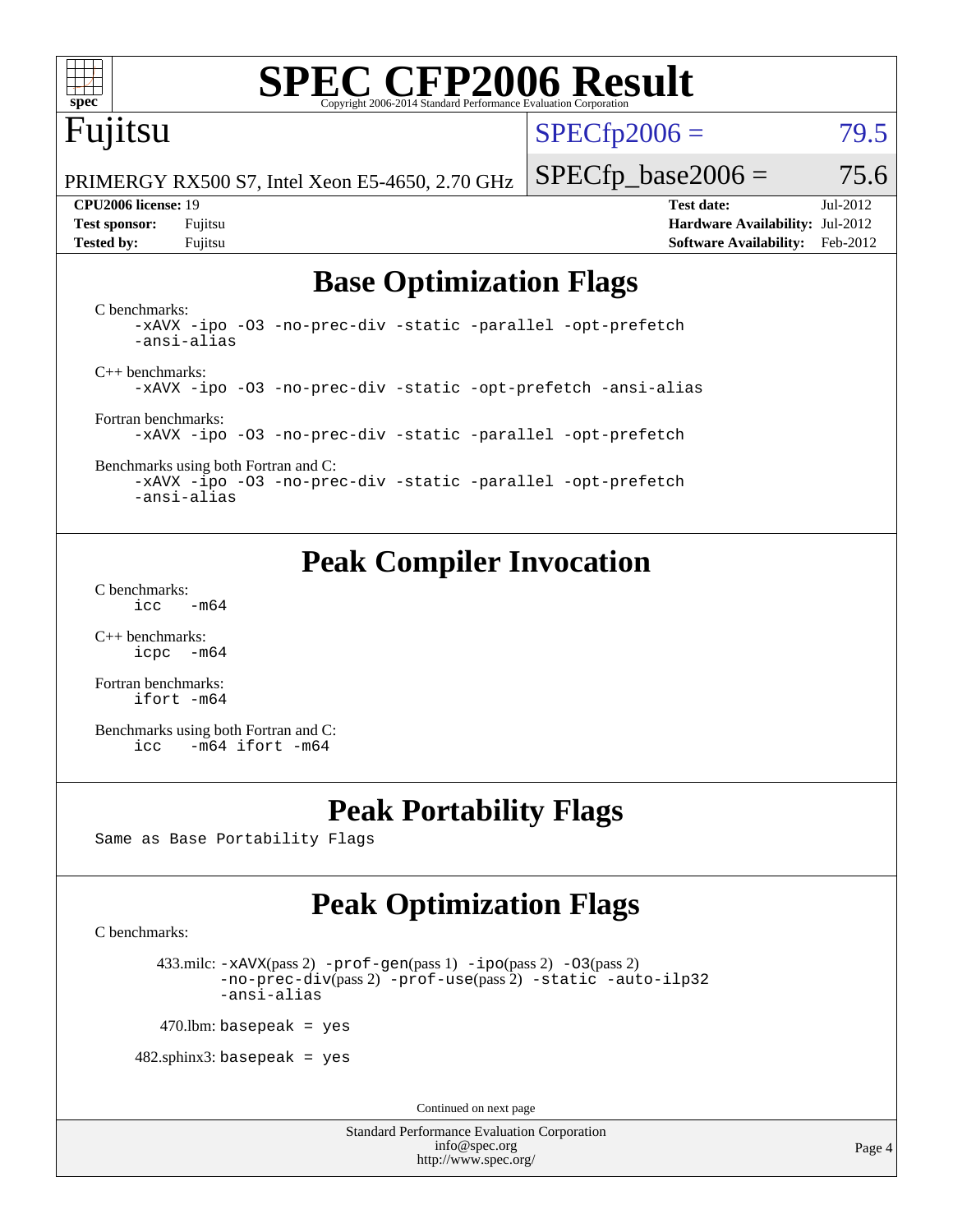# **[SPEC CFP2006 Result](http://www.spec.org/auto/cpu2006/Docs/result-fields.html#SPECCFP2006Result)**

 $SPECTp2006 = 79.5$ 

PRIMERGY RX500 S7, Intel Xeon E5-4650, 2.70 GHz

**[Tested by:](http://www.spec.org/auto/cpu2006/Docs/result-fields.html#Testedby)** Fujitsu **[Software Availability:](http://www.spec.org/auto/cpu2006/Docs/result-fields.html#SoftwareAvailability)** Feb-2012

 $SPECTp\_base2006 = 75.6$ 

## **[Peak Optimization Flags \(Continued\)](http://www.spec.org/auto/cpu2006/Docs/result-fields.html#PeakOptimizationFlags)**

```
C++ benchmarks: 
       444.namd: -xAVX(pass 2) -prof-gen(pass 1) -ipo(pass 2) -O3(pass 2)
               -no-prec-div(pass 2) -prof-use(pass 2) -fno-alias
               -auto-ilp32
       447.dealII: -xSSE4.2 -ipo -O3 -no-prec-div -static -opt-prefetch
               -ansi-alias
      450.soplex: basepeak = yes
      453.povray: -xAVX(pass 2) -prof-gen(pass 1) -ipo(pass 2) -O3(pass 2)
               -no-prec-div(pass 2) -prof-use(pass 2) -unroll4 -ansi-alias
Fortran benchmarks: 
      410.bwaves: -xAVX -ipo -O3 -no-prec-div -opt-prefetch -parallel
               -static
      416.gamess: -xAVX(pass 2) -prof-gen(pass 1) -ipo(pass 2) -O3(pass 2)
               -no-prec-div(pass 2) -prof-use(pass 2) -unroll2
               -inline-level=0-scalar-rep--static
      434.zeusmp: basepeak = yes
      437.leslie3d: basepeak = yes
 -xSSE4.2-prof-gen-ipo-O3(pass 2)-no-prec-div(pass 2) -prof-use(pass 2) -unroll2
               -inline-level=0 -opt-prefetch -parallel
        465.tonto: -xAVX(pass 2) -prof-gen(pass 1) -ipo(pass 2) -O3(pass 2)
               -no-prec-div(pass 2) -prof-use(pass 2) -inline-calloc
               -opt-malloc-options=3 -auto -unroll4
Benchmarks using both Fortran and C: 
     435.gromacs: basepeak = yes
 436.cactusADM:basepeak = yes 454.calculix: -xAVX -ipo -O3 -no-prec-div -auto-ilp32 -ansi-alias
        481.wrf: basepeak = yes
                    The flags files that were used to format this result can be browsed at
```
<http://www.spec.org/cpu2006/flags/Intel-ic12.1-official-linux64.20111122.html> <http://www.spec.org/cpu2006/flags/Fujitsu-Platform.20120320.html>